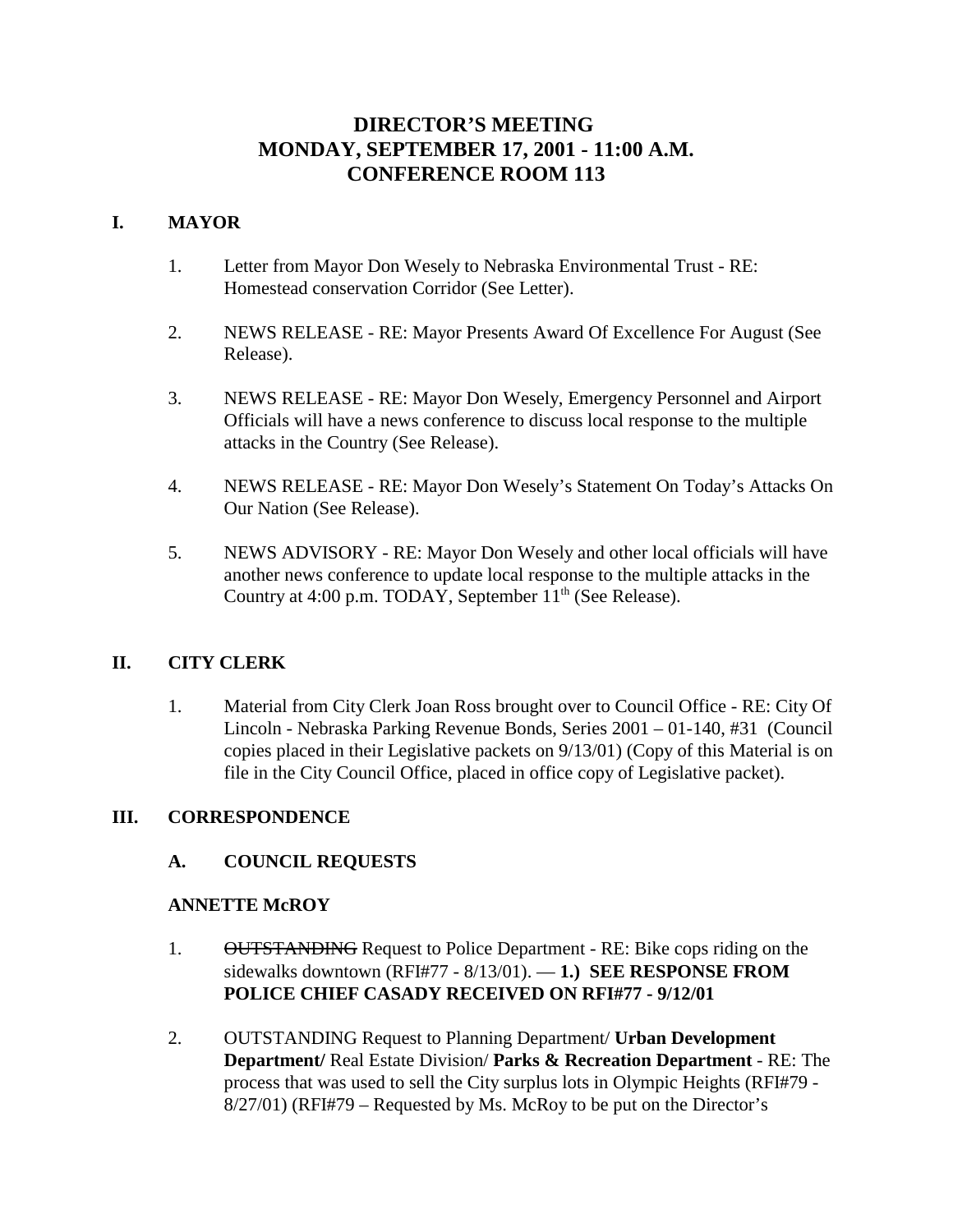Addendum for this morning 8/27/01- Was on the Director's Addendum for August 27<sup>th</sup>). — **1.) SEE RESPONSE FROM RAY HILL, PLANNING DEPARTMENT RECEIVED ON RFI#79 - 8/31/01 — 2.) SEE RESPONSE FROM STEVE WERTHMANN, REAL ESTATE DIVISION RECEIVED ON RFI#79 - 9/04/01**

# **TERRY WERNER**

- 1. Request to Urban Development Department RE: Local business that are assisted by TIF financing & TIF Excess Tax (RFI#22 - 9/06/01)**. — 1.) RECEIVED RESPONSE FROM DALLAS McGEE, URBAN DEVELOPMENT DEPARTMENT ON RFI#22 - 9/12/01**
- 2. Request to Animal Control RE: Complaint Feels that your department is unresponsive to his calls regarding his neighbor (RFI#23 - 9/10/01)
- 3. Request to Public Works & Utilities Department RE: What are the steps needed to close Old Cheney Road west of Warlick Blvd. at the railroad tracks (RFI#24 - 9/10/01)

# **JONATHAN COOK**

- 1. OUTSTANDING Request to Parks & Recreation Department RE: Boulevard Plantings (RFI#45 - 7/13/01). — **1.) SEE RESPONSE FROM LYNN JOHNSON, PARKS & RECREATION DIRECTOR RECEIVED ON RFI#45 - 9/12/01 (The responses for RFI#45 & RFI#49 are in one Memo)**
- 2. OUTSTANDING Request to Parks & Recreation Department RE: American Liberty Elm Trees (RFI#49 - 7/18/01). — **1.) SEE RESPONSE FROM LYNN JOHNSON, PARKS & RECREATION DIRECTOR RECEIVED ON RFI#49 - 9/12/01 (The responses for RFI#49 & RFI#45 are in one Memo)**
- 3. Request to Public Works & Utilities Department RE: Status of Sidewalks in Roper School/West A Neighborhood Area (RFI#53 - 9/10/01)
- 4. Request to Public Works & Utilities Department/Parks & Recreation Department - RE: Sidewalk Repair Near 20<sup>th</sup> and Washington, Cutting of Tree Roots (RFI#54)  $-9/10/01$
- 5. Request to Public Works & Utilities Department RE: Repaving of W South St, SW 12th to Coddington Avenue (RFI#55 - 9/10/01). — **1.) SEE RESPONSE FROM JIM VISGER, PUBLIC WORKS & UTILITIES DEPARTMENT RECEIVED ON RFI#55 - 9/12/01**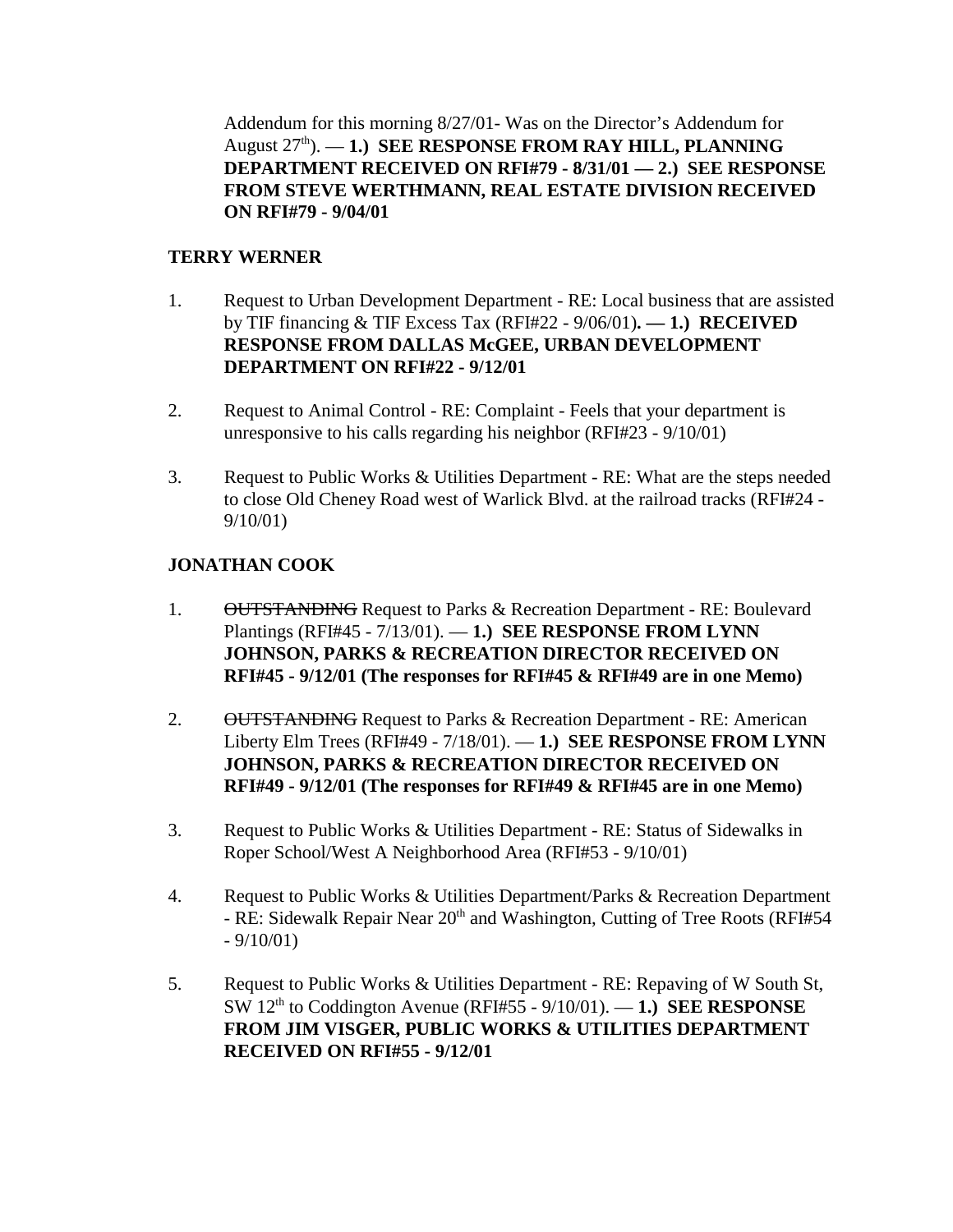- 6. Request to Public Works & Utilities Department RE: Request for Street Sign Removal (RFI#56 - 9/10/01)
- 7. Request to Public Works & Utilities Department RE: Status of Sidewalk on Old Cheney Road from Hunts Drive to Limestone Road N (RFI#57 - 9/10/01)

# **COLEEN SENG**

1. OUTSTANDING Request to Public Works & Utilities Department - RE: The new paving on 73rd Street (RFI#873 - 8/30/01). — **1.) SEE RESPONSE FROM JIM VISGER, PUBLIC WORKS & UTILITIES DEPARTMENT RECEIVED ON RFI#873 - 9/10/01**

# **JON CAMP**

- 1. OUTSTANDING Request to Dana Roper, City Attorney/Bruce Dart, Health Director**/**Police Chief Casady - RE: Body piercing and tattooing (RFI#69 - 8/31/01)**. — 1.) SEE RESPONSE FROM POLICE CHIEF CASADY RECEIVED ON RFI#69 - 9/05/01 — 2.) SEE RESPONSE FROM BRUCE DART, HEALTH DIRECTOR RECEIVED ON RFI#69 - 9/10/01 – 3.) SEE RESPONSE FROM CITY ATTORNEY'S OFFICE RECEIVED ON RFI#69 - 9/12/01**
- 2. Request to Don Herz, Finance Director/Georgia Glass, Personnel Director (Risk Management) - RE: Risk Management (RFI#70 - 9/12/01)

# **GLENN FRIENDT**

- 1. Request to Public Works & Utilities Department-Sidewalks, Harry Kroos RE: Downtown Sidewalks (RFI#6 - 9/11/01)
- 2. Request to Allan Abbott, Public Works & Utilities Director/Don Herz, Finance Director/Vinci Mejer, Purchasing/Dana Roper, Law - RE: Warranties (RFI#7 - 9/11/01)

# **B. DIRECTORS AND DEPARTMENT HEADS**

# **AGING DEPARTMENT**

1. Response Letter & Pamphlet from Gina Dunning **-** RE: Sharon Buell's letter to Council about the Bus Route (See Material).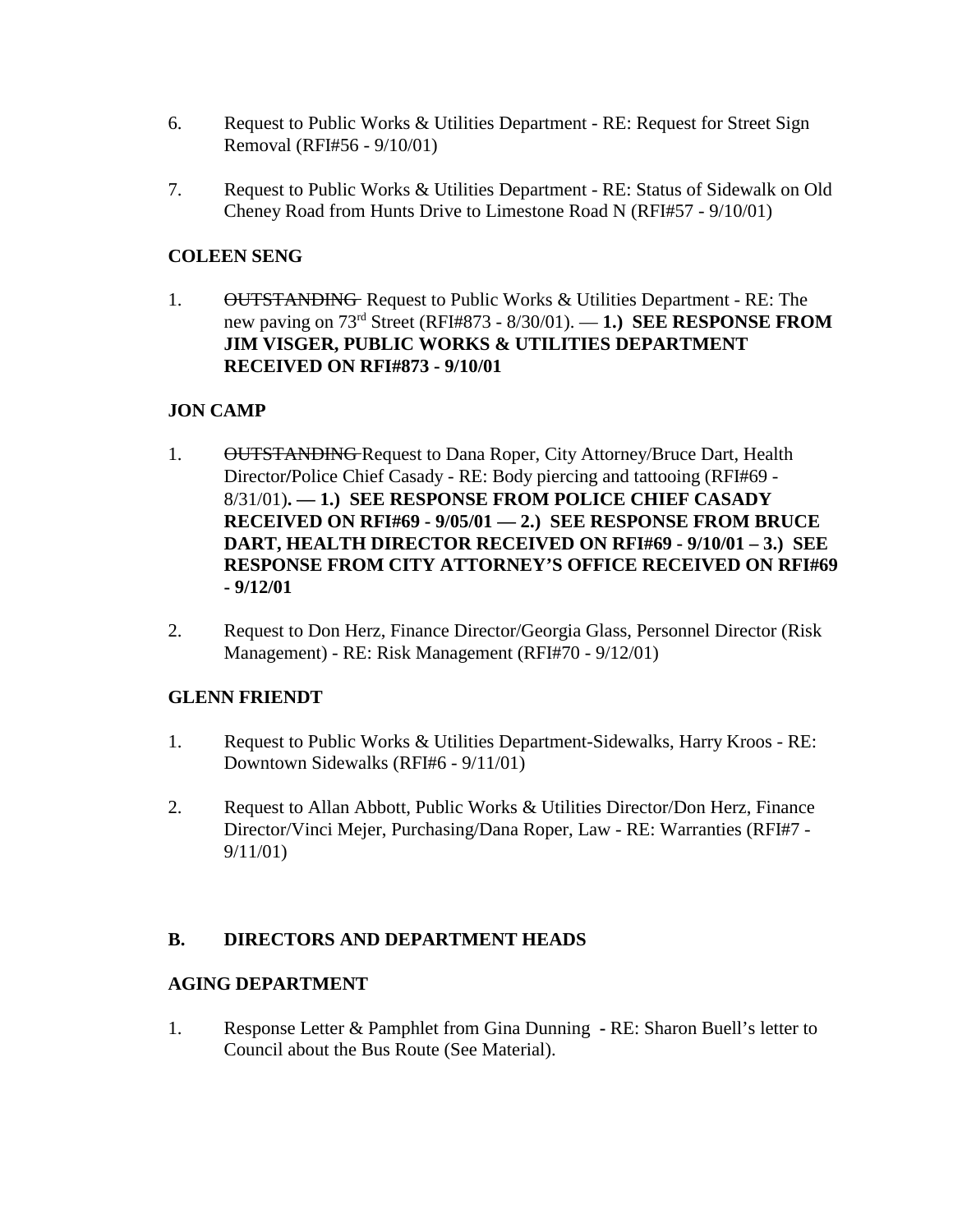### **HEALTH DEPARTMENT**

1. NEWS RELEASE - RE: Get A Free Digital Thermometer When You Visit The Children's Environmental Health Booth This Weekend (See Release).

# **PLANNING**

1. Annexation by Ordinance - Effective Date: September 11, 2001 - Ordinance No. 17906 - 313.29 Acres.

# **PLANNING COMMISSION FINAL ACTION . . . . .**

1. Final Plat No. 01025 - Vavrina Meadows  $7<sup>th</sup>$  Addition Corrected Plat (So.  $20<sup>th</sup>$ Street and Herel Street) Resolution No. PC-00704.

# **WEED CONTROL AUTHORITY**

1. Combined Weed Program - City Of Lincoln - August 2001 Monthly Report - Noxious Weed Control Authority.

# **C. MISCELLANEOUS**

- 1. Letter from Michelle Petersen, M.D., President, Community Health Endowment of Lincoln to Carol L. Ott Schacht – RE: Welcome to the Board of Trustees of the Community Health Endowment! (See Letter).
- 2. Letter from Michael Kane RE: His LES bill (See Letter).
- 3. Letter from Joe Dierks, Northwestern Mutual Financial Network RE: The liquor licenses approval on football game days - appreciates your efforts to make our community a safe place to live (See Letter).
- 4. E-Mail from Delores Lintel RE: LET'S FLY THE FLAG!!!! (See E-Mail).
- 5. Letter from John D. Condon RE: 500 parking tickets given Saturday Towing away illegal parked cars he can understand (See Letter).
- 6. E-Mail from Peggy Struwe, President, HAA, In the Malone Neighborhood RE: To "Thank" all of you for denying the application for liquor at Kabredlo's at 23rd & "R" Streets (See E-Mail).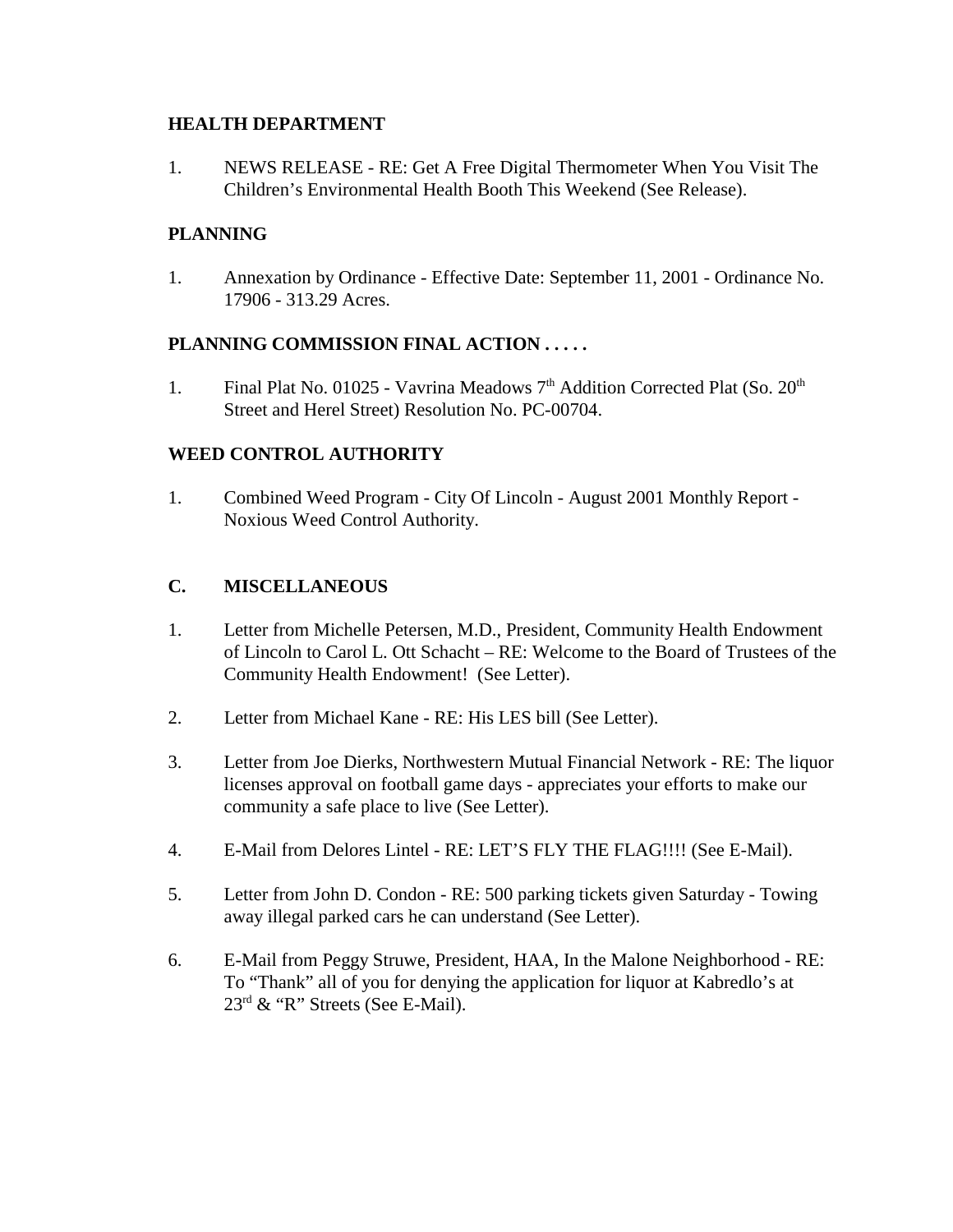# **IV. DIRECTORS**

# **V. CITY COUNCIL MEMBERS**

# **VI. ADJOURNMENT**

DA91701/TJG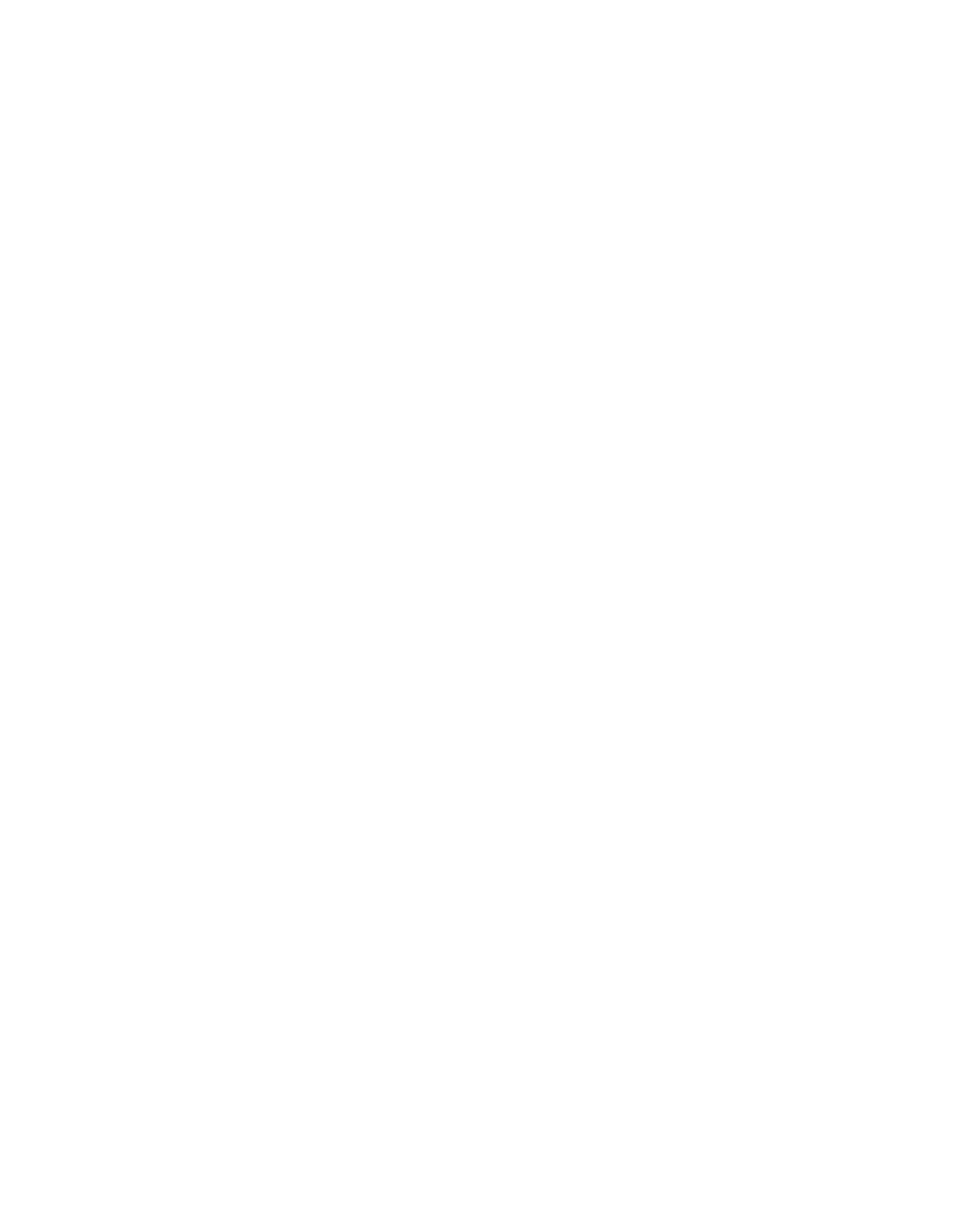# **DIRECTOR'S MEETING MINUTES MONDAY, SEPTEMBER 17, 2001 CONFERENCE ROOM 113**

**Council Members Present:** Annette McRoy, Chair; Jonathan Cook, Vice-Chair; Coleen Seng, Jon Camp, Ken Svoboda, Glenn Friendt, Terry Werner.

**Others Present:** Mayor Don Wesely, Mark Bowen, Ann Harrell, Amy Tejral, Mayor's Office; City Clerk, Joan Ross; Dana Roper, City Attorney; Directors and Department Heads; Darrell Podany, Aide to Council Members Camp, Friendt, & Svoboda; Tammy Grammer, City Council Staff and Chris Hain, Lincoln Journal Star Representative.

#### **I. MAYOR**

Mayor Don Wesely stated to Council that first off, they're still all recovering from probably one of the worst weeks they will ever experience collectively, but he thinks they are all aware of how wonderfully the community of Lincoln responded. Mayor Wesely stated that first off he would like to 'thank' all of the departments in the City and the County. That as soon as the first word came in they were immediately pulled together and ready to take action and they had Police Officers deployed to public buildings within a matter of a hour or so. Mayor Wesely stated that in the hours and days that has followed with the out pouring of support, financial contributions, blood donations, prayers and services and the other signs of support of flying the flag. Mayor Wesely stated that there's a lot of people to 'thank', so he doesn't want to miss anybody and he thinks the Lincoln Police Department and the Lincoln Fire Department particularly responded well. Mayor Wesely stated to Council that he would like to ask Fire Chief Spadt to tell them a little bit about where they are going with Urban Search and Rescue and there's some more news about when they'll be deployed and he also thinks that Chief Spadt has a fund raiser that he wants to tell them about.

Chief Spadt stated to Council that they received notification from FEMA over the weekend that they've changed their activation and deployment date. Chief Spadt stated to Council that they will activate on September  $22<sup>nd</sup>$  and will actually leave on September  $23<sup>rd</sup>$  and work through September  $28<sup>th</sup>$  and than return. Chief Spadt indicated to Council that the destination is still New York City at this time and indicated that they have 62 people roster; 52 are Lincoln Firefighters and 10 civilians under the K-9 Teams or the structural specialists or local physicians. Chief Spadt stated that they will be traveling by military aircraft and they'll probably put together some type of a send off and they will all be invited to it. Chief Spadt indicated to Council that this is subject to change, that it obviously has changed once, that based upon the situation in New York it could change again. Chief Spadt indicated to Council that he has had several conversations with Deputy Chief Huff at the Pentagon and indicated that they'll have the presence of FEMA and the Urban Search and Rescue Teams probably through the  $15<sup>th</sup>$  of October.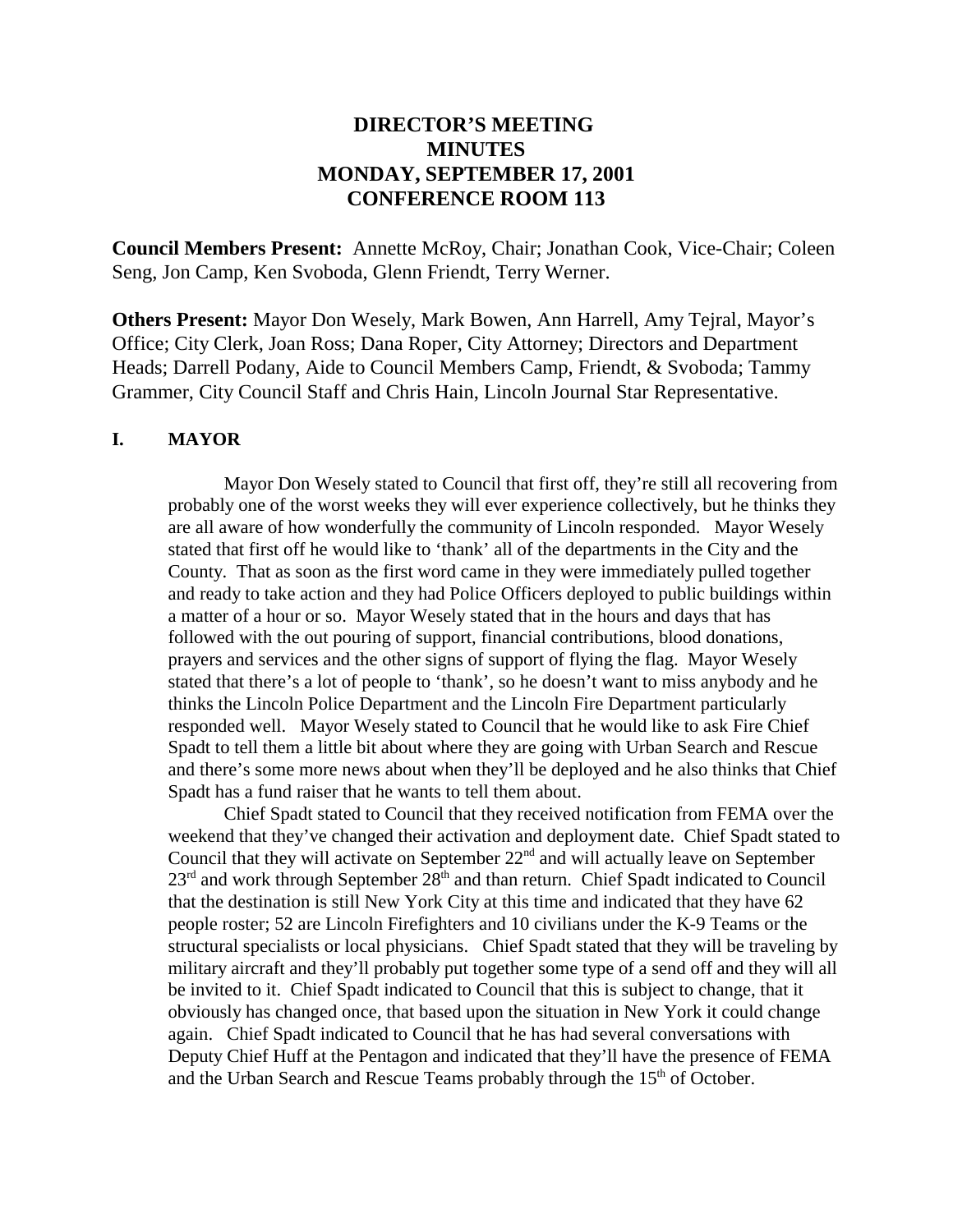Chief Spadt stated to Council that also the Firefighters in combination with the Lancaster County Medical Society, the Emergency Room Physicians, EMS, Inc., and a lot of help from the communities put together a two day fund raiser. Chief Spadt stated that it begins this afternoon (September  $17<sup>th</sup>$ ) at 4:00 p.m. and will start again tomorrow (September 18th) at 4:00 p.m. and go until 8:00 p.m. at the Firefighters Reception Hall, 241 Victory Lane. Chief Spadt stated that the generated funds will be sent to the families of the New York Firefighters. Chief Spadt asked Council if they had any questions.

Mr. Friendt asked Chief Spadt if this is something they volunteer for or is it Federal activated. Chief Spadt indicated to Mr. Friendt that they have a choice, that actually under Chief Merwick's watch was the beginning of this program through FEMA and Deputy Chief Huff filled out the original grant and since than they've gained and increased their membership within the Team. Chief Spadt stated that now they have actually gone beyond the normal call and they are part of a 6 Team Operational, which is in preparation for a web of massive destruction and that out of the 28 Teams they're 1 of 6 that will be deployed in these types of situations. Chief Spadt stated that they receive a sizeable amount of funding through FEMA annually, about \$100,000 for web of massive destruction and they will receive \$300,000 for additional training. Chief Spadt commented to Mr. Friendt so it is something that they applied for about 10 years ago and is continually growing. Mr. Friendt asked Chief Spadt how is the cost list employment covered. Chief Spadt indicated to Mr. Friendt that it is paid by the Government fund, like for activation, finding equipments and the actually deployment and the staff hours. Mr. Friendt stated that he thinks the Firefighters need to be commended, that it has been a distance home life.

Mayor Wesely stated to Council that in addition to the Firefighters important role, the other things that have happened is that the Community Blood Bank helped pass this around and he showed and passed around a picture to everyone. Mayor Wesely stated to Council that this is a picture of the school, Elliott students came by and had 'Thank-You' notes for people who had donated blood. Mayor Wesely indicated to Council that what they told him was that their very first day when this tragedy happened on Tuesday, that 2,000 people either showed up or called to donate blood and so right off the bat there were 4,000 people who donated. Mayor Wesely stated to Council that they could handle 500 a day, which is the maximum and so over the next few weeks they'll be working through the list of thousands of names who want to donate blood. Mayor Wesely stated to Council that in addition to this, they are probably aware of the different fund raisers by the T.V. Stations and the Radio Stations; and KLKN raised over \$200,000. But, he never heard the figures on 10/11, but he knows that also has to be significant, so people are very generous in helping. Mayor Wesely stated to Council that they will continue as they hear things to let them know about it.

Mayor Don Wesely stated to Council that he also wants to talk to them about an item that they will be considering today. Mayor Wesely indicated to Council that on the liquor license issue that Margaret Remmenga and Joel Pedersen are here this morning to talk a bit about where they are with the "Barry's" situation and than they will also talk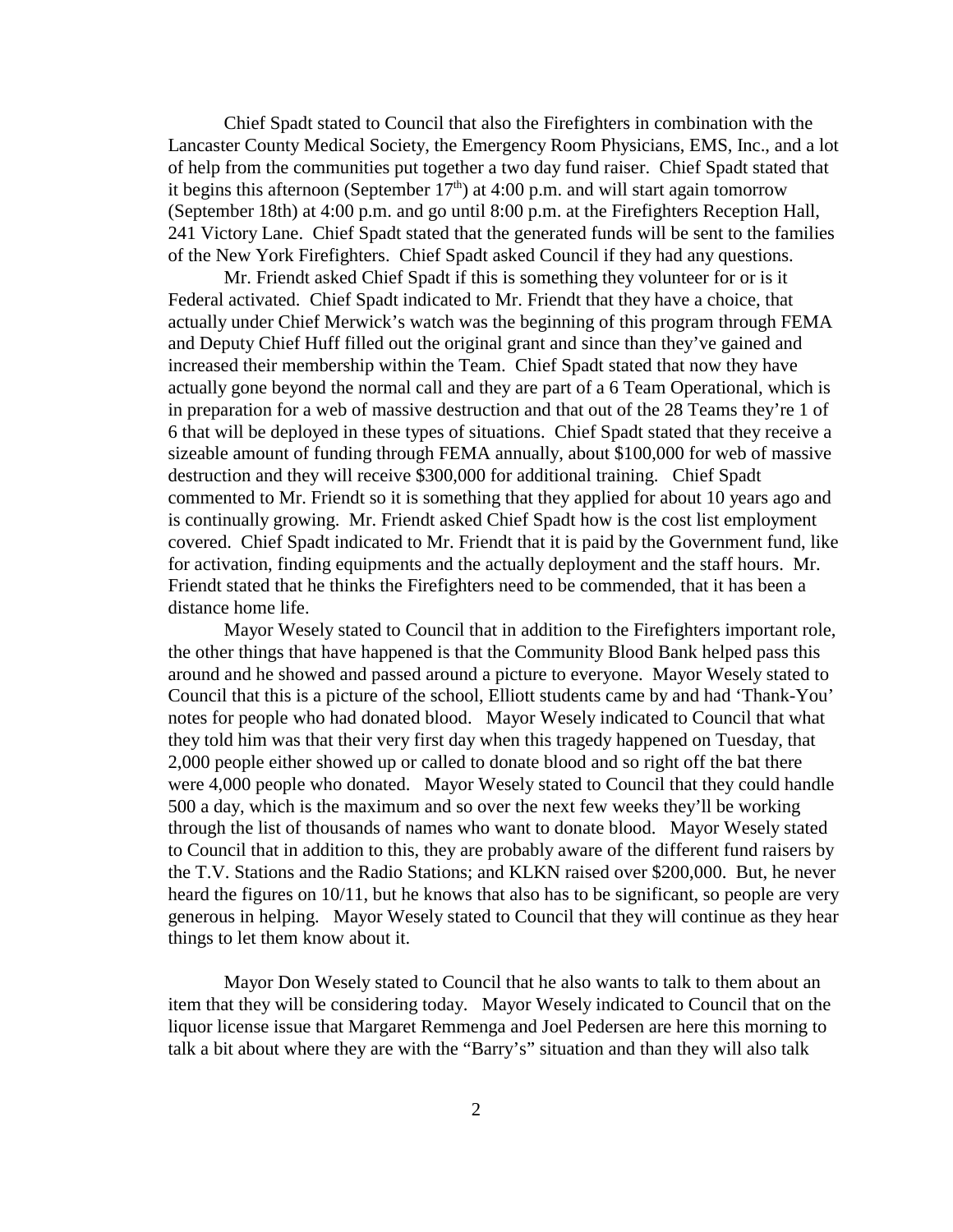about the move of the football game to Thursday evening. Mayor Wesely indicated to Council that on the "Barry's" situation, Mr. Pedersen from the City Attorney's Office has been negotiating to finalize a contract. Mayor Wesely stated to Council that they did purchase the Hinkle property and they closed on it and they're about to close on Clay Smith's property. Mayor Wesely indicated to Council that Kent Seacrest was in New York and so that was going to happen last week, but hopefully they can get that arranged this week, which means once they secure that property they don't have liquor on City properties. Mayor Wesely stated to Council that it comes to a point in his view whether or not "Barry's" can do anything over there because their intent is to own that property by the end of the month. So, by the first of October they can start on the site and start seeing some activity over there. Mayor Wesely stated to Council that Ms. Remmenga and Mr. Pedersen can update them more on this situation. Ms. Remmenga stated to Council that as far as the schedule for the construction of the new garage she did send them a schedule a couple of weeks ago and she updated them on where they were at right now on the schedule. Ms. Remmenga indicated to Council that so far everything is going according to plan. Ms. Remmenga and Mr. Pedersen updated Council on this situation. Discussion continued with Council, the Mayor, Margaret Remmenga and Joel Pedersen.

Mr. Werner asked about the SDL's for the Thursday night football game. Mayor Wesely stated that he was also going to bring this issue up, that Dana Roper can talk to them about it. Mayor Wesely stated to Council that at this time the operational time to start will probably be 4:00 p.m. Mr. Roper stated to Council that obviously they had approved some SDL's for last Saturday and there were six of them [he read off the six names of the establishments] and they all anticipated that it was going to be on Saturday and starting out at 9:00 a.m. (the usual times). Mr. Roper stated to Council that the Mayor felt that might be a little early on a Thursday and so he was thinking more a long the lines of 4:00 p.m. Mr. Roper stated to Council that he talked to the Liquor Commission about it and they said that they are willing to work with them. Mr. Roper indicated that unless Council feels strongly otherwise, they will suggest to the Liquor Commission that they are okay with it, if they switch it to 4:00 p.m. on the SDL's. Discussion continued with Council, the Mayor, Mr. Roper and Chief Casady. After an extended discussion, Council agreed on 4:00 p.m. for the time on SDL's for the Thursday night football game, regardless of the start time for the football game.

Further, discussion continued with Council, Ms. Remmenga and Joel Pedersen on the "Barry's" situation that they were discussing earlier.

Mayor Wesely stated to Council the logistics of an evening football game that if they have parking that's normally there until 5:00 p.m. and they have people coming in, that they're going to want to get in there before that time period. Mayor Wesely stated to Council so they are suggesting for some flex-time that they'll need to downtown quarters and they have already talked to the Governor about it, so if people can come in earlier and leave at 4:00 p.m. that would be fine. Mayor Wesely indicated that they're going to have this transition problem of an over lap and it could be really ugly with a lot of folks coming in for the football game at 5:00 p.m. during rush hour, that it could be very difficult. Chief Casady stated to Council that first of all he would be really surprised if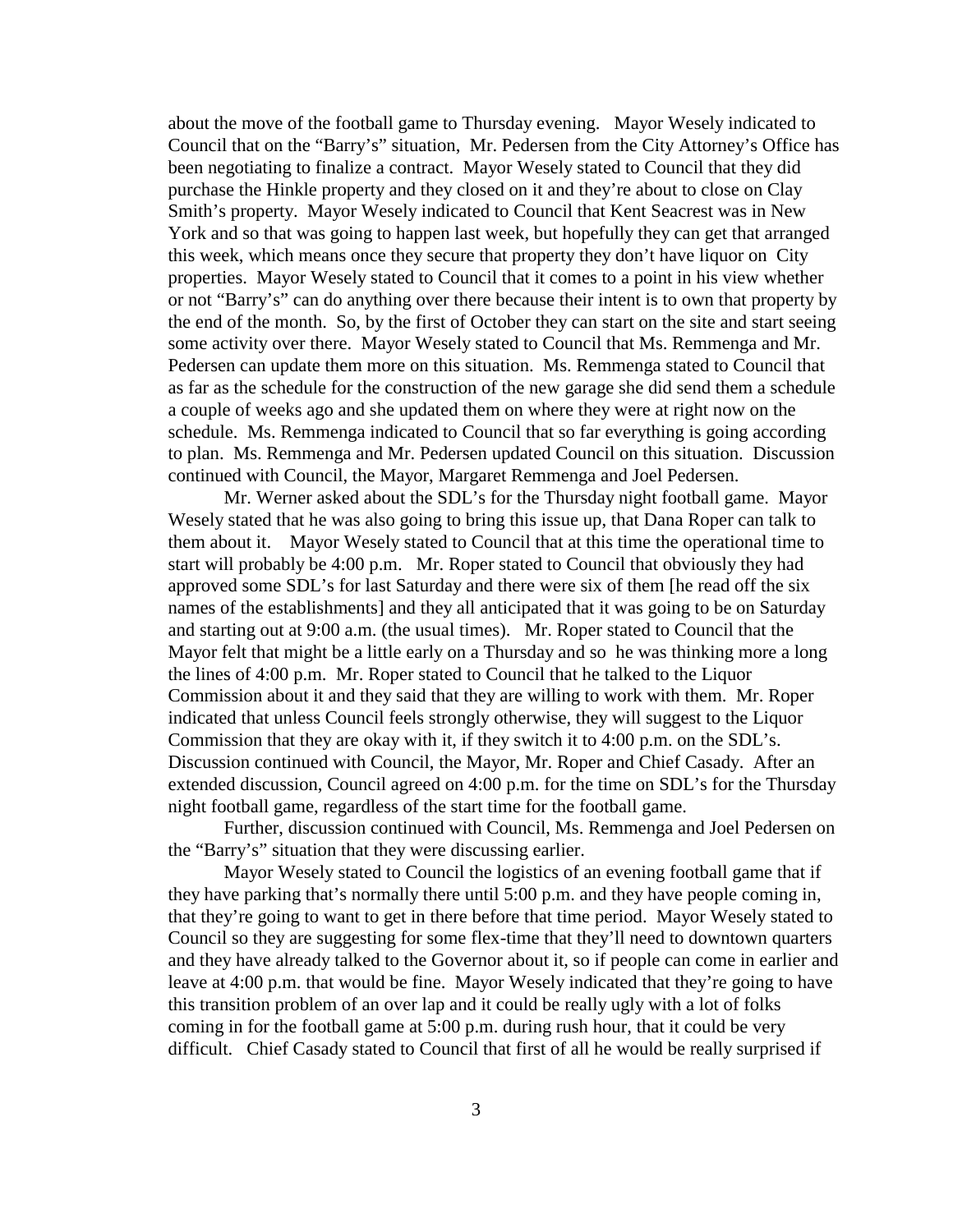they have a 6:30 p.m. starting time for the game, that he thinks it will end up being later than that and he's guessing 7:30 p.m. and that's what they have been planning for. Chief Casady indicated to Council that there was about a 4 hour meeting with the Athletic Department on Friday afternoon over this very circumstance.

Discussion continued with Council on this issue. After discussion, Chief Casady stated to Council that hopefully by the time they have their meeting this afternoon they'll know for sure what time the football game is going to start.

- 1. Letter from Mayor Don Wesely to Nebraska Environmental Trust RE: Homestead conservation Corridor. **—** NO COMMENTS
- 2. NEWS RELEASE RE: Mayor Presents Award Of Excellence For August. NO COMMENTS
- 3. NEWS RELEASE RE: Mayor Don Wesely, Emergency Personnel and Airport Officials will have a news conference to discuss local response to the multiple attacks in the Country. — Mayor Don Wesely discussed this tragedy during his comments to the Council under "I. Mayor". (See that discussion)
- 4. NEWS RELEASE RE: Mayor Don Wesely's Statement On Today's Attacks On Our Nation. — Mayor Don Wesely discussed this tragedy during his comments to the Council under "I. Mayor". (See that discussion)
- 5. NEWS ADVISORY RE: Mayor Don Wesely and other local officials will have another news conference to update local response to the multiple attacks in the Country at 4:00 p.m. TODAY, September  $11<sup>th</sup>$ . — Mayor Don Wesely discussed this tragedy during his comments to the Council under "I. Mayor". (See that discussion)

#### **II. CITY CLERK**

City Clerk Joan Ross stated to Council that in regards to Item 1 [Manager application of Michael D. Olderbak for Nebraska Retail ventures L.L.C. dba Ampride 101 at 4135 S. 48<sup>th</sup> Street, Ampride 102 at 4002 Adams Street, Ampride 103 at 600 W. A Street, Ampride 105 at 3291 Holdrege Street, Ampride 106 at 4401 N. 70<sup>th</sup> Street, and Ampride 107 at 5501 Superior Street] she handed out to them a letter from the Attorney, Donald Bowman. City Clerk Joan Ross stated to Council that they are looking to withdrawal this application and they're going to come back in with having the same manager's that are currently there to continue to manage them or come back with individual applications to help the manager at each location.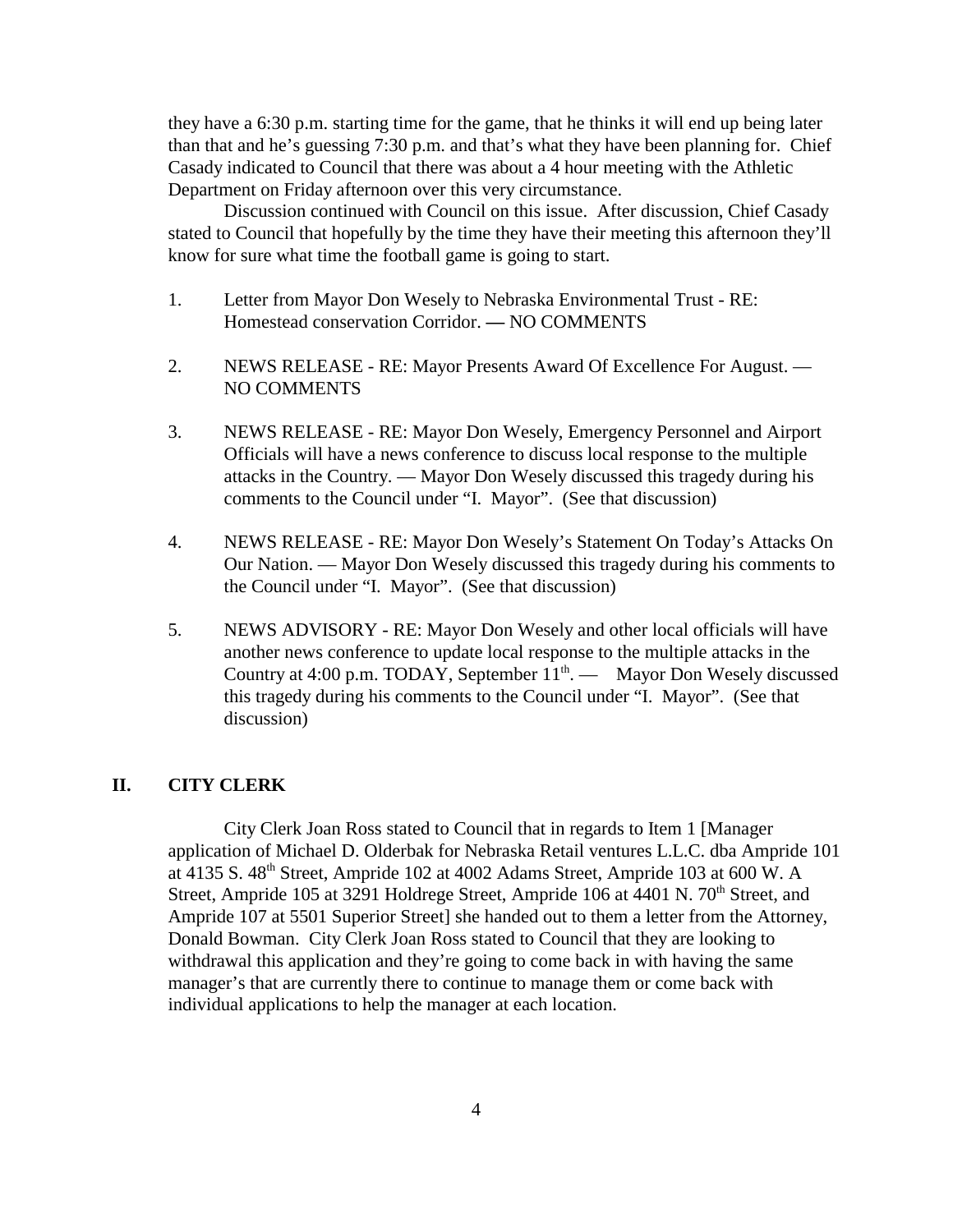Ms. Seng asked City Clerk Joan Ross why are they doing this? City Clerk Joan Ross stated to Ms. Seng that Mr. Bowman's Office called her and wanted to know what to expect and she told them that they all needed to be at the meeting to answer any questions that they might have on it. City Clerk Joan Ross stated to Council that they asked her about it and she told them that one of Council's concern has been is that sometimes when they have one individual managing so many locations and that was the end of it. Until this morning when he called her back and said that they talked it over and they decided that they would pull this item off of the Agenda and have an applicant for each location.

City Clerk Joan Ross indicated to Council that they will not do anything with it today, but she wanted to remind them that in regards to Items 9, 10  $&$  11[Amending] Section 2.62.020 of the Lincoln Municipal Code to include bi-weekly Post Employment Health Plan contributions for purposes of calculating pension benefits for participants in Police and Fire Pension Plan "A"; & Amending Section 2.65.020 of the Lincoln Municipal Code to amend the definition of regular pay to include bi-weekly Post Employment Health Plan contributions for purposes of calculating pension benefits for participants in Police and Fire Pension Plan "B"; & Amending Section 2.66.020 of the Lincoln Municipal Code to amend the definition of regular pay to include bi-weekly Post Employment Health Plan contributions for purposes of calculating pension benefits for participants in Police and Fire Pension Plan "C"] they do have motions to amend for these items and they should have already received them.

City Clerk Joan Ross stated to Council that on the Pending list in regards to Item 35 [Vacating Pine Lake Rd. from the west line of Lazy Acres Subdivision east to the west line of Lot 6 I.T., generally located west of S.  $14<sup>th</sup>$  St. & Pine Lake Rd.] there is a motion to amend, which will allow the vacation of just the portion of Pine Lake Road that abuts the Public Schools area. City Clerk Joan Ross stated to Council that she handed out to them the motion to amend for this item. City Clerk Joan Ross indicated to Council that this is due to the fact that the petitioner has not submitted payment for their purchase of the north half of Pine Lake Road. So, what she would like to do, if they're agreeable, is to ask them during the Council Meeting to move this item off of Pending and they can make a decision on if they want to have some action on it.

Mr. Cook asked City Clerk Joan Ross if anybody has been in touch with the Lazy Acres homeowners to tell them that this request has been made by the Lincoln Public Schools. City Clerk Joan Ross indicated to Mr. Cook that there was a mention of that in notifying everyone concerned about it and so she thought her task would be to do is to renotify all of the abutting property owners and maybe she would be given an extra week to perhaps get those letters out to them and get their responses back. City Clerk Joan Ross stated to Mr. Cook that she has had a couple of calls about it. Mr. Cook stated to City Clerk Joan Ross okay. [City Clerk Joan Ross is going to give Nicole Fleck-Tooze a copy of this motion to amend].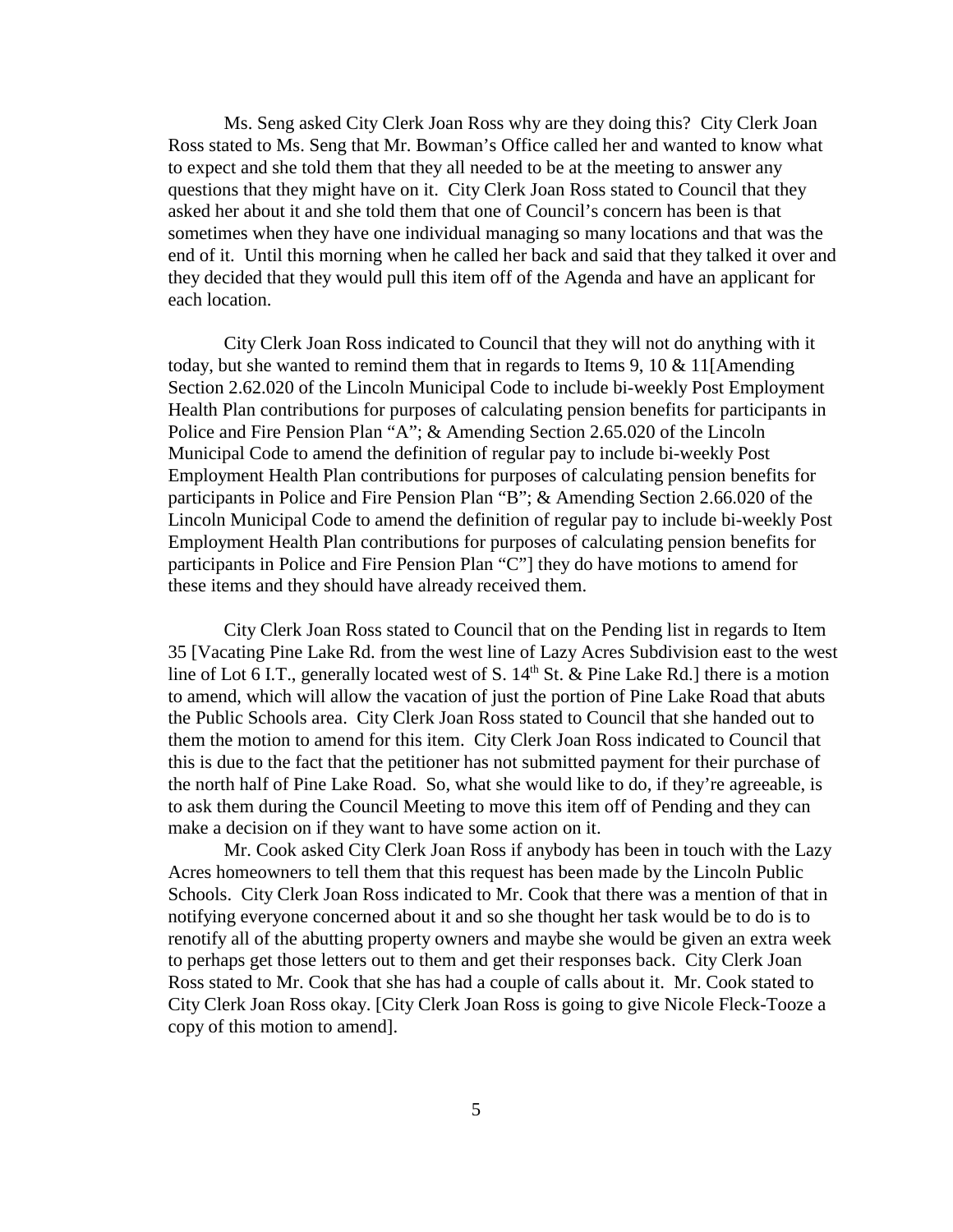Ms. McRoy stated that on one of their Resolutions she thinks that most of the Council Members received hand delivered material from Ms. Yoakum regarding her claim against the City. Ms. McRoy stated that Ms. Yoakum plans on attending the Council Meeting today. Ms. McRoy indicated to Dana Roper so he might want to be prepared for Item 19 [Accepting the report of new and pending claims against the City and approving disposition of claims set forth therein for the period of August 16 - 31, 2001 ] that is on their Agenda for today. Mr. Roper thanked Ms. McRoy for this information.

Mr. Cook stated that there is another item on the Agenda, that also relates to the letters that are on the Director's Addendum for today under "III. Correspondence - C. Miscellaneous", which is in regards to Item 12 [Change of Zone 3336 - Application of Rex Anderson for a change of zone from I-1 Industrial to R-7 Residential on property generally located at 19<sup>th</sup> and Dudley Streets] and indicated that there seems to be several people in support of this change of zone. Mr. Cook asked if the original application was for 'R-4' not 'R-7' and he was wondering what exactly happened on it and why did they end up with 'R-7'.

Kathleen Sellman stated to Mr. Cook that her recollection is that it had something to do with the existing uses. Ray Hill indicated to Mr. Cook that there was an apartment building that would not conform to the 'R-4' Residential Districts, so they went to 'R-7'. Mr. Hill indicated to Mr. Cook that there was some confusion on the part of the owners and the attorney when they made the original application anyway, but the 'R-7' better fits with the land uses that are in the block of the uses. Mr. Hill stated to Mr. Cook that basically what they were trying to do is protect the frontage along 19<sup>th</sup> Street.

Discussion continued with Council, Ray Hill and Dana Roper. After an extended discussion, Mr. Roper stated to Mr. Cook that he will check on it for him.

1. Material from City Clerk Joan Ross brought over to Council Office - RE: City Of Lincoln - Nebraska Parking Revenue Bonds, Series 2001 – 01-140, #31 (Council copies placed in their Legislative packets on 9/13/01) (Copy of this Material is on file in the City Council Office, placed in office copy of Legislative packet). — NO COMMENTS

#### **III. CORRESPONDENCE**

#### **A. COUNCIL REQUESTS**

#### **ANNETTE McROY**

1. OUTSTANDING Request to Police Department - RE: Bike cops riding on the sidewalks downtown (RFI#77 - 8/13/01). — **1.) SEE RESPONSE FROM POLICE CHIEF CASADY RECEIVED ON RFI#77 - 9/12/01. —** Ms. McRoy stated to Tammy Grammer that she can remove this Request For Information (#77) off of the Agenda. Ms. Grammer stated to Ms. McRoy okay.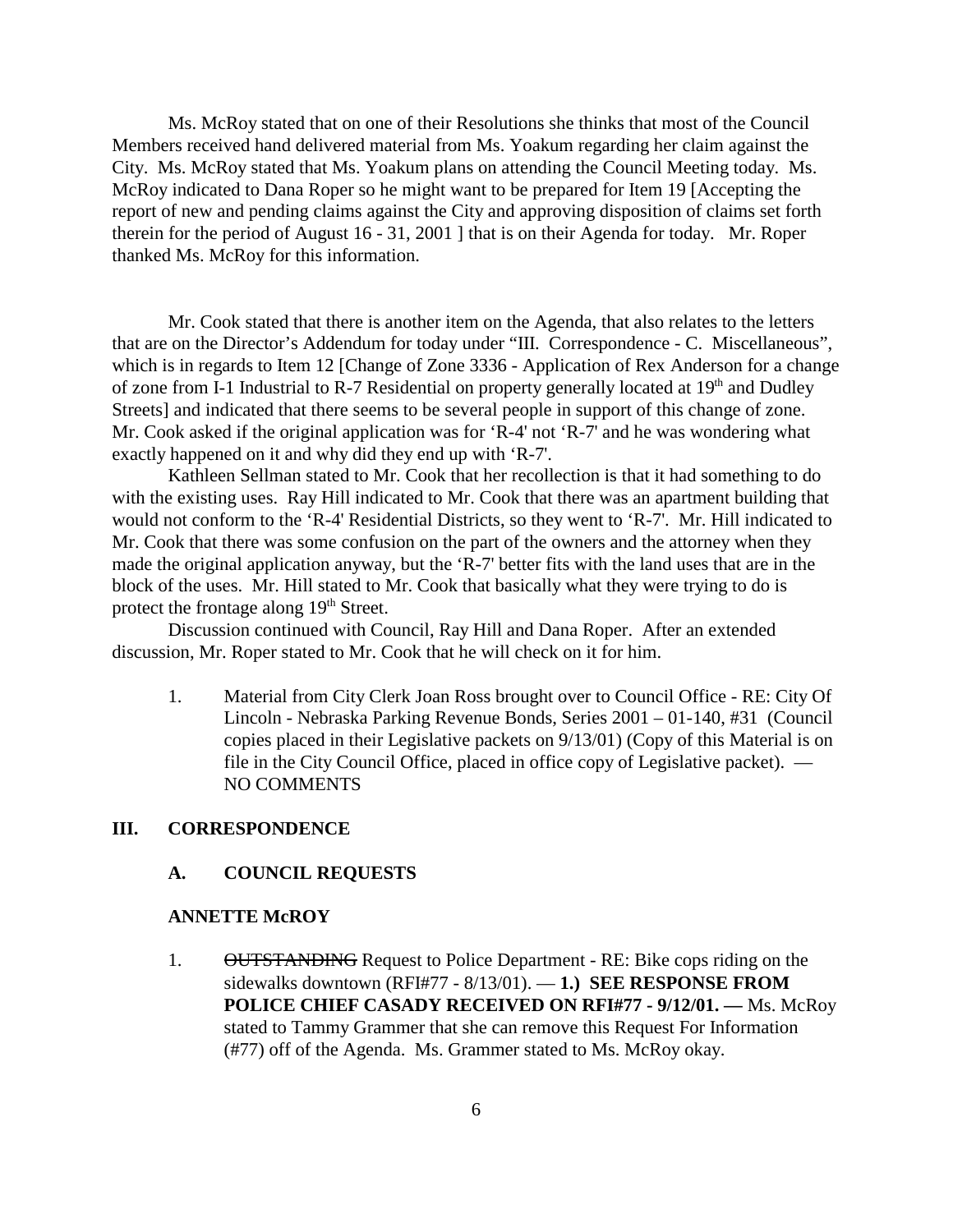2. OUTSTANDING Request to Planning Department/ **Urban Development Department/** Real Estate Division/ **Parks & Recreation Department** - RE: The process that was used to sell the City surplus lots in Olympic Heights (RFI#79 - 8/27/01) (RFI#79 – Requested by Ms. McRoy to be put on the Director's Addendum for this morning 8/27/01- Was on the Director's Addendum for August 27<sup>th</sup>). — **1.) SEE RESPONSE FROM RAY HILL, PLANNING DEPARTMENT RECEIVED ON RFI#79 - 8/31/01 — 2.) SEE RESPONSE FROM STEVE WERTHMANN, REAL ESTATE DIVISION RECEIVED ON RFI#79 - 9/04/01. —** Ms. McRoy stated to Tammy Grammer that she can remove this Request For Information (#79) off of the Agenda. Ms. Grammer stated to Ms. McRoy okay. Ms. McRoy stated to Marc Wullschleger that she needs to talk with him about this Request For Information (#79). Mr. Wullschleger stated to Ms. McRoy okay.

#### **TERRY WERNER**

- 1. Request to Urban Development Department RE: Local business that are assisted by TIF financing & TIF Excess Tax (RFI#22 - 9/06/01)**. — 1.) RECEIVED RESPONSE FROM DALLAS McGEE, URBAN DEVELOPMENT DEPARTMENT ON RFI#22 - 9/12/01. —** NO COMMENTS
- 2. Request to Animal Control RE: Complaint Feels that your department is unresponsive to his calls regarding his neighbor (RFI#23 - 9/10/01). — NO **COMMENTS**
- 3. Request to Public Works & Utilities Department RE: What are the steps needed to close Old Cheney Road west of Warlick Blvd. at the railroad tracks (RFI#24 - 9/10/01). — NO COMMENTS

#### **JONATHAN COOK**

1. OUTSTANDING Request to Parks & Recreation Department - RE: Boulevard Plantings (RFI#45 - 7/13/01). — **1.) SEE RESPONSE FROM LYNN JOHNSON, PARKS & RECREATION DIRECTOR RECEIVED ON RFI#45 - 9/12/01 (The responses for RFI#45 & RFI#49 are in one Memo). —**  Mr. Cook stated that the responses to Requests For Information #45 & #49 were very good, but on the Parks & Recreation Department's response to RFI#45 regarding the Boulevard Plantings, he wanted to make sure a letter goes out separately to that person regarding this issue. Lynn Johnson stated to Mr. Cook that it will, that in fact they're setting the meeting up for he thinks the second week in October and they'll send a letter out letting them know that this is happening. Mr. Cook stated to Mr. Johnson okay. Mr. Cook asked if they could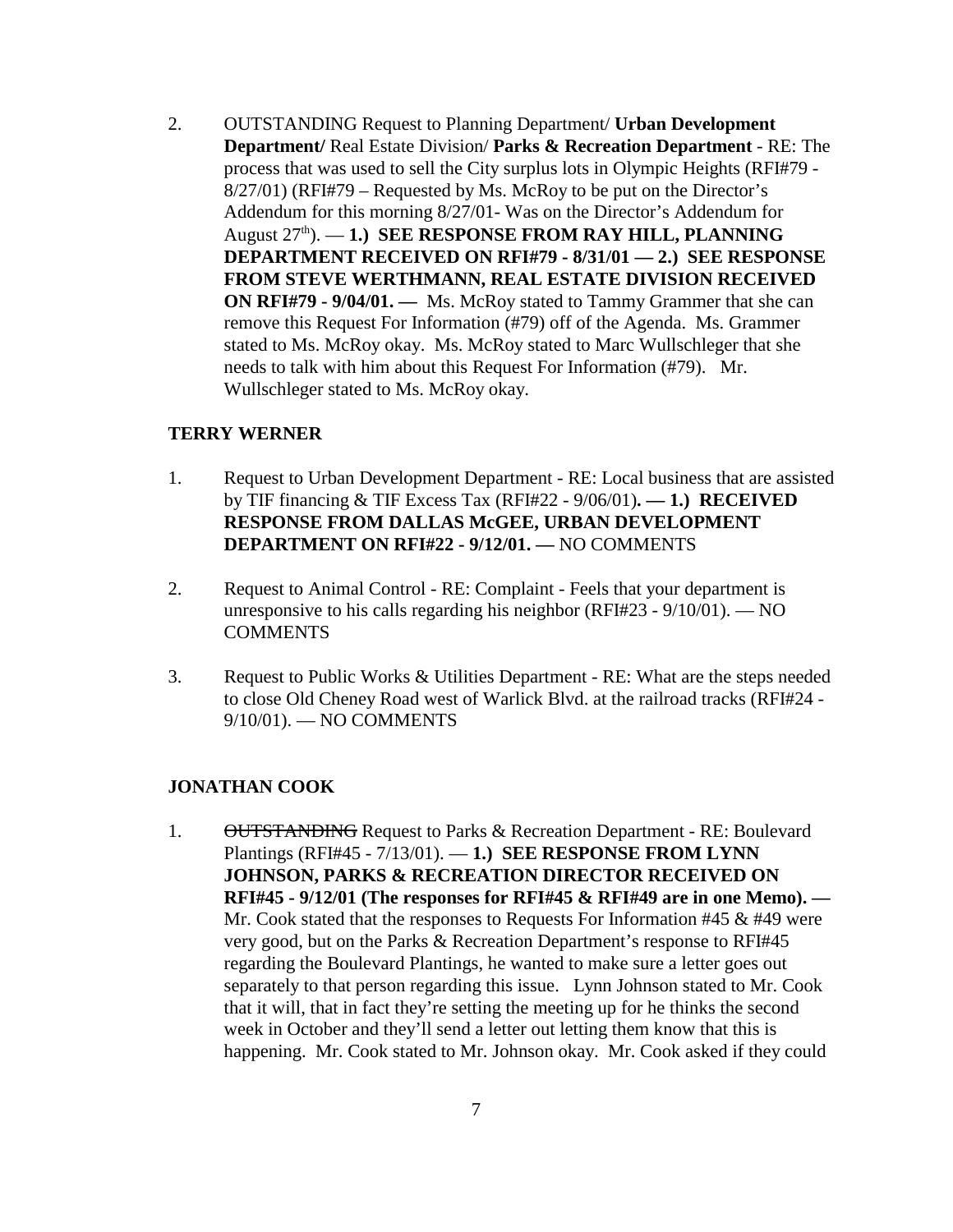maybe reinstate this item on the RFI list as 'Outstanding' until Council receives a copy of the letter. Mr. Johnson stated to Mr. Cook that would be fine. Mr. Cook stated to Tammy Grammer to reinstate this Request For Information #45 to the list as 'Outstanding' until they receive a copy of the letter. Ms. Grammer stated to Mr. Cook okay.

- 2. OUTSTANDING Request to Parks & Recreation Department RE: American Liberty Elm Trees (RFI#49 - 7/18/01). — **1.) SEE RESPONSE FROM LYNN JOHNSON, PARKS & RECREATION DIRECTOR RECEIVED ON RFI#49 - 9/12/01 (The responses for RFI#49 & RFI#45 are in one Memo). —** Mr. Cook stated to Tammy Grammer that she can remove this Request For Information (#49) off of the Agenda. Ms. Grammer stated to Mr. Cook okay.
- 3. Request to Public Works & Utilities Department RE: Status of Sidewalks in Roper School/West A Neighborhood Area (RFI#53 - 9/10/01). — NO **COMMENTS**
- 4. Request to Public Works & Utilities Department/Parks & Recreation Department - RE: Sidewalk Repair Near 20<sup>th</sup> and Washington, Cutting of Tree Roots (RFI#54) - 9/10/01). — NO COMMENTS
- 5. Request to Public Works & Utilities Department RE: Repaving of W South St, SW 12th to Coddington Avenue (RFI#55 - 9/10/01). — **1.) SEE RESPONSE FROM JIM VISGER, PUBLIC WORKS & UTILITIES DEPARTMENT RECEIVED ON RFI#55 - 9/12/01**. — NO COMMENTS
- 6. Request to Public Works & Utilities Department RE: Request for Street Sign Removal (RFI#56 - 9/10/01). — NO COMMENTS
- 7. Request to Public Works & Utilities Department RE: Status of Sidewalk on Old Cheney Road from Hunts Drive to Limestone Road N (RFI#57 - 9/10/01). — NO COMMENTS

#### **COLEEN SENG**

1. OUTSTANDING Request to Public Works & Utilities Department - RE: The new paving on 73rd Street (RFI#873 - 8/30/01). — **1.) SEE RESPONSE FROM JIM VISGER, PUBLIC WORKS & UTILITIES DEPARTMENT RECEIVED ON RFI#873 - 9/10/01**. — Ms. Seng asked Nicole Fleck-Tooze to tell Jim Visger 'Thank-you' for making a phone call to the gentleman in regards to this Request For Information (#873). Ms. Tooze stated to Ms. Seng that she will let Mr. Visger know.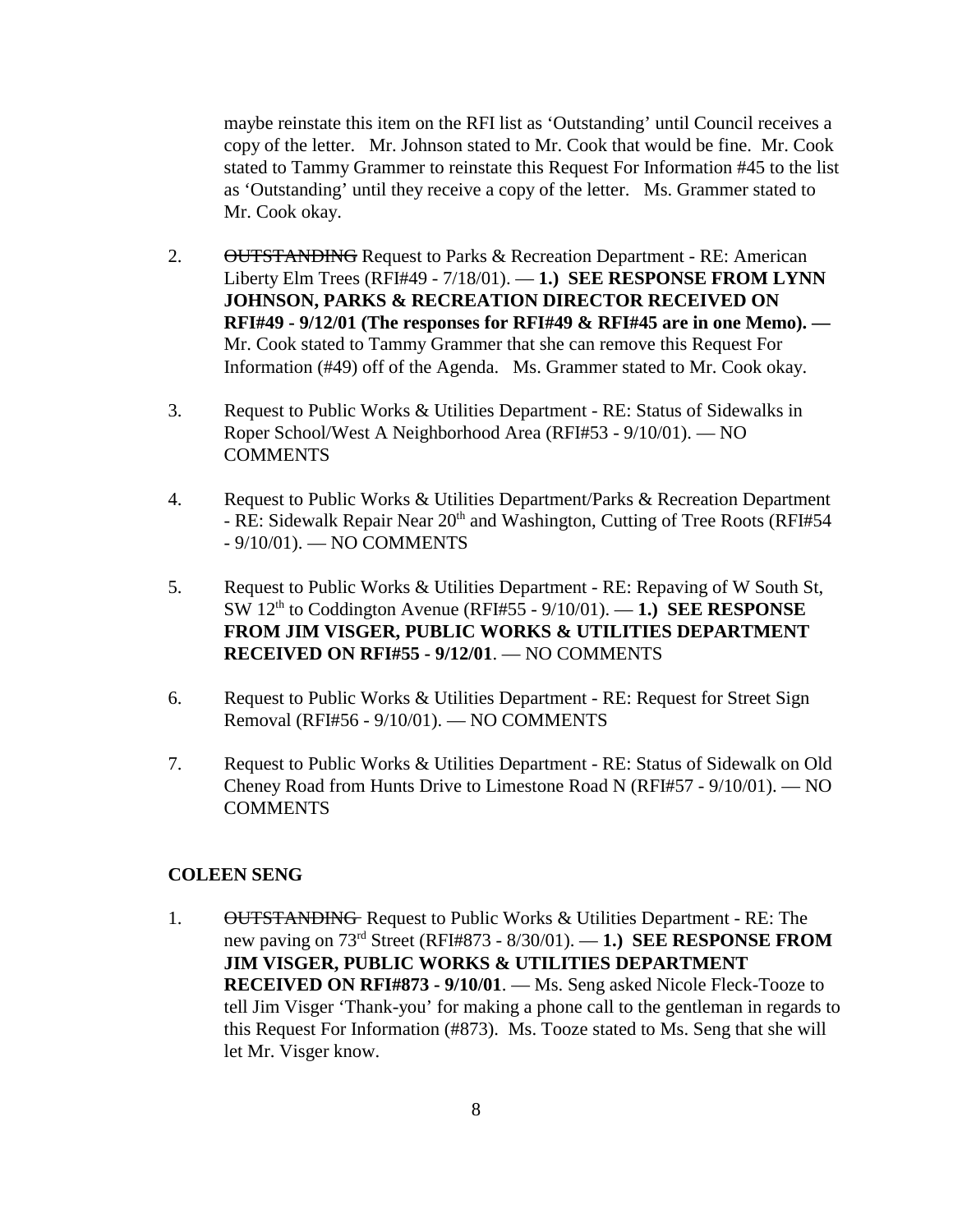#### **JON CAMP**

- 1. OUTSTANDING Request to Dana Roper, City Attorney/Bruce Dart, Health Director**/**Police Chief Casady - RE: Body piercing and tattooing (RFI#69 - 8/31/01)**. — 1.) SEE RESPONSE FROM POLICE CHIEF CASADY RECEIVED ON RFI#69 - 9/05/01 — 2.) SEE RESPONSE FROM BRUCE DART, HEALTH DIRECTOR RECEIVED ON RFI#69 - 9/10/01 – 3.) SEE RESPONSE FROM CITY ATTORNEY'S OFFICE RECEIVED ON RFI#69 - 9/12/01. —** NO COMMENTS
- 2. Request to Don Herz, Finance Director/Georgia Glass, Personnel Director (Risk Management) - RE: Risk Management (RFI#70 - 9/12/01). — NO COMMENTS

#### **GLENN FRIENDT**

- 1. Request to Public Works & Utilities Department-Sidewalks, Harry Kroos RE: Downtown Sidewalks (RFI#6 - 9/11/01). — NO COMMENTS
- 2. Request to Allan Abbott, Public Works & Utilities Director/Don Herz, Finance Director/Vinci Mejer, Purchasing/Dana Roper, Law - RE: Warranties (RFI#7 - 9/11/01). — NO COMMENTS

#### **B. DIRECTORS AND DEPARTMENT HEADS**

#### **AGING DEPARTMENT**

1. Response Letter & Pamphlet from Gina Dunning **-** RE: Sharon Buell's letter to Council about the Bus Route. — NOTED WITHOUT COMMENTS

#### **HEALTH DEPARTMENT**

1. NEWS RELEASE - RE: Get A Free Digital Thermometer When You Visit The Children's Environmental Health Booth This Weekend. — Ms. McRoy asked Bruce Dart how many old mercury thermometers did they collect. Mr. Dart indicated to Ms. McRoy that he would have to check on it because he doesn't know how many totally they collected, since they did a couple of collections for them. Mayor Wesely stated to Ms. McRoy that they were almost to 5,000 before the last collection. Mr. Dart indicated to Ms. McRoy that they have had some come in since that, so he will get a final figure for her. Ms. McRoy stated to Mr. Dart that she was just curious on how many they collected.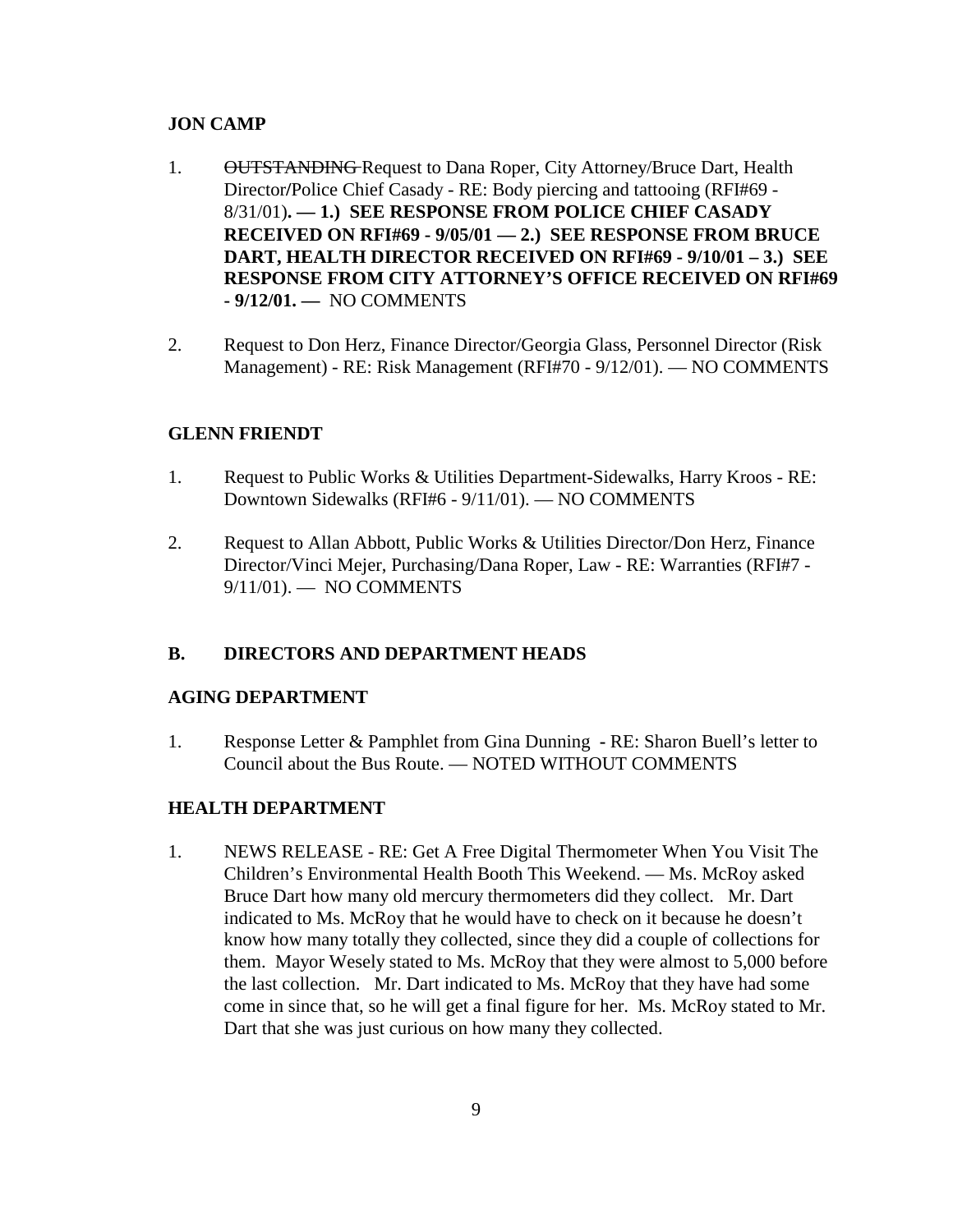#### **PLANNING**

1. Annexation by Ordinance - Effective Date: September 11, 2001 - Ordinance No. 17906 - 313.29 Acres. — NOTED WITHOUT COMMENTS

#### **PLANNING COMMISSION FINAL ACTION . . . . .**

1. Final Plat No. 01025 - Vavrina Meadows  $7<sup>th</sup>$  Addition Corrected Plat (So.  $20<sup>th</sup>$ Street and Herel Street) Resolution No. PC-00704. — NOTED WITHOUT **COMMENTS** 

#### **WEED CONTROL AUTHORITY**

1. Combined Weed Program - City Of Lincoln - August 2001 Monthly Report - Noxious Weed Control Authority. — NOTED WITHOUT COMMENTS

#### **C. MISCELLANEOUS**

- 1. Letter from Michelle Petersen, M.D., President, Community Health Endowment of Lincoln to Carol L. Ott Schacht – RE: Welcome to the Board of Trustees of the Community Health Endowment! — NOTED WITHOUT COMMENTS
- 2. Letter from Michael Kane RE: His LES bill. Ms. McRoy stated that she spoke with LES on Friday regarding this situation and she has tried to reach Mr. Kane twice and she'll try him again. But, she looked into this situation and she has some advise for him that LES told her to pass on to Mr. Kane on where he might get some financial resource help.
- 3. Letter from Joe Dierks, Northwestern Mutual Financial Network RE: The liquor licenses approval on football game days - appreciates your efforts to make our community a safe place to live. — NOTED WITHOUT COMMENTS
- 4. E-Mail from Delores Lintel RE: LET'S FLY THE FLAG!!!! NOTED WITHOUT COMMENTS
- 5. Letter from John D. Condon RE: 500 parking tickets given Saturday Towing away illegal parked cars he can understand. — Ms. McRoy asked Chief Casady if they aggressively ticket people on the meters on football Saturday's. Chief Casady stated to Ms. McRoy that they do meter enforcement on Saturday's and including football Saturday's. Chief Casady indicated to Ms. McRoy that they are generally tied up enough on football Saturday's with other things. Ms. McRoy indicated to Chief Casady that is what she was thinking, but this gentleman from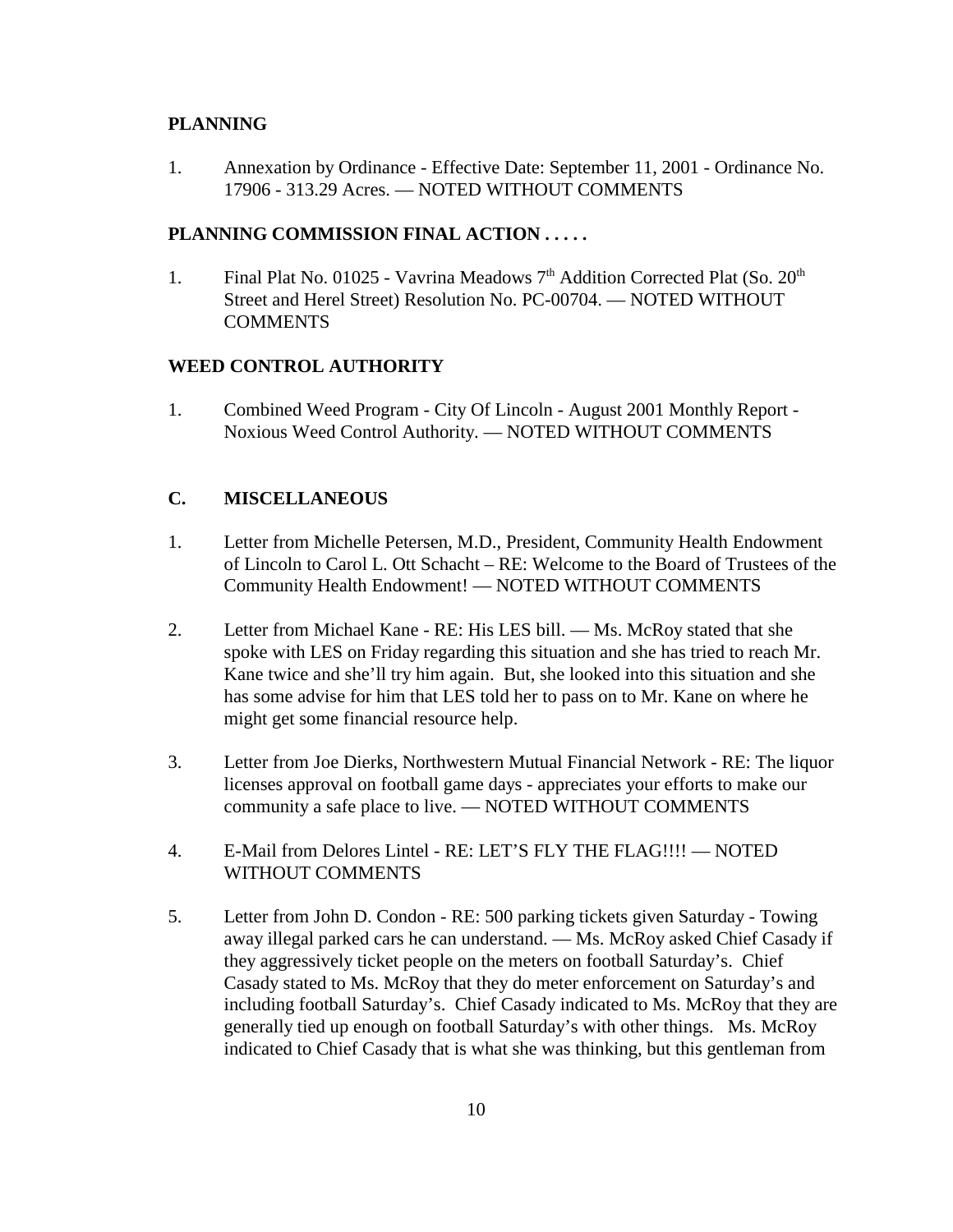Omaha sent them a letter and he thinks they're greedy and stuffing their pockets on football Saturday's. Ms. McRoy stated to Chief Casady that this did concern her a little bit. Chief Casady stated to Ms. McRoy that they do less meter enforcement on football Saturday's than they do on any other Saturday because their personnel are tied up for a big chuck of the time when they would ordinarily be writing parking tickets on meters. Chief Casady indicated to Ms. McRoy that they do write meter parking tickets on football Saturday's, that on a typical day they're going to write 400 parking tickets. So, on a football Saturday is usually a little bit bigger than a typical day, but not much.

6. E-Mail from Peggy Struwe, President, HAA, In the Malone Neighborhood - RE: To "Thank" all of you for denying the application for liquor at Kabredlo's at 23<sup>rd</sup> & "R" Streets. — NOTED WITHOUT COMMENTS

[Mr. Cook read through the Director's Addendum for Ms. McRoy]

# **ADDENDUM**

# **I. MAYOR**

- 1. NEWS RELEASE RE: Mayor Asks Lincoln Residents To Display Flags. NO COMMENTS
- 2. NEWS ADVISORY RE: Mayor Don Wesely and Deputy Fire Chief John Huff will be available to talk to the media during a conference call at 2:00 p.m. CDT Friday, September  $14<sup>th</sup>$ . — Mr. Cook stated that they covered this issue already. (See that discussion)
- 3. NEWS ADVISORY RE: Fire Chief Mike Spadt said the Nebraska Task Force One has been activated to respond to the tragedy in New York – Mayor Don Wesely, Chief Spadt and members of the team will hold a news conference at 10:00 a.m. TODAY, September 14<sup>th</sup> at 2606 Park Boulevard. — Mr. Cook stated that they covered this issue already. (See that discussion)

# **II. CITY CLERK - NONE**

# **III. CORRESPONDENCE**

**A. COUNCIL REQUESTS - NONE**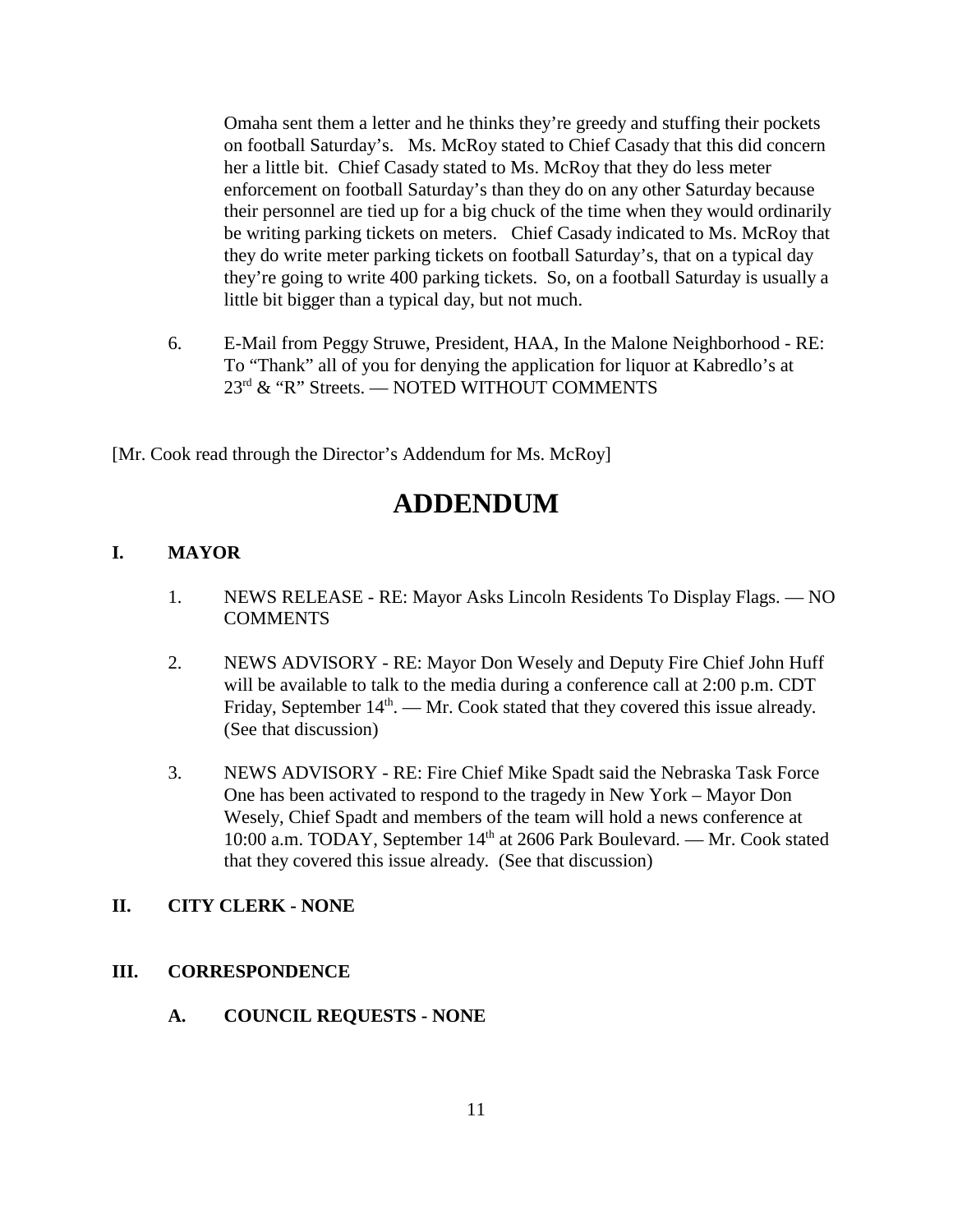#### **B. DIRECTORS AND DEPARTMENT HEADS**

#### **FINANCE/CITY TREASURER**

- 1. Material from Don Herz & Melinda J. Jones RE: Resolution & Finance Department Treasurer Of Lincoln, Nebraska - Investments Purchased between September 4 and September 7, 2001. — NOTED WITHOUT COMMENTS
- 2. Material from Don Herz & Melinda J. Jones RE: Resolution & Finance Department Treasurer Of Lincoln, Nebraska - Investments Purchased between September 10 and September 14, 2001. — NOTED WITHOUT COMMENTS

#### **REAL ESTATE DIVISION**

1. InterOffice Memo from Clinton W. Thomas - RE: Vacation of the North-South Alley, Block 119, Original Plat of Lincoln. — Mr. Cook stated that he has a question about this memo and indicated that he has no idea where Block 119- Original Plat of Lincoln is located. Mr. Cook asked if there was any way that they can put a translation address on it for the rest of them and commented that this has happened on a lot of them.

#### **PUBLIC WORKS & UTILITIES DEPARTMENT**

1. Public Works & Utilities Advisory - RE: Water Main Replacement Project 700243 - Cleveland,  $53<sup>rd</sup>$  to  $59<sup>th</sup>$  and  $57<sup>th</sup>$ , Adams to Cleveland. — Ms. Seng stated that she thought this was all done and asked the Public Works & Utilities Department why they sent this advisory out. Ms. Seng asked if they were doing the hook up today. Nicole Fleck-Tooze stated to Ms. Seng that they might be, but she will find out for her and let her know. Ms. Seng stated to Ms. Tooze okay.

### **C. MISCELLANEOUS**

- 1. Letter from Jeanette Stull, Perry, Guthery, Haase & Gessford, P.C., L.L.O. Attorneys At Law – RE: Street and Alley Vacation No. 00023. — Mr. Cook stated that they discussed this issue earlier. (See that discussion)
- 2. E-Mail from Carl Tesch RE: Rezoning N. 19<sup>th</sup> Street Eastside from Dudley to Holdrege. — Mr. Cook stated that he would like further discussion on this issue and maybe they can do that at the Council Meeting today.
- 3. E-Mail from Maurice Baker RE: North 19<sup>th</sup> Street rezoning. Mr. Cook stated that he would like further discussion on this issue and maybe they can do that at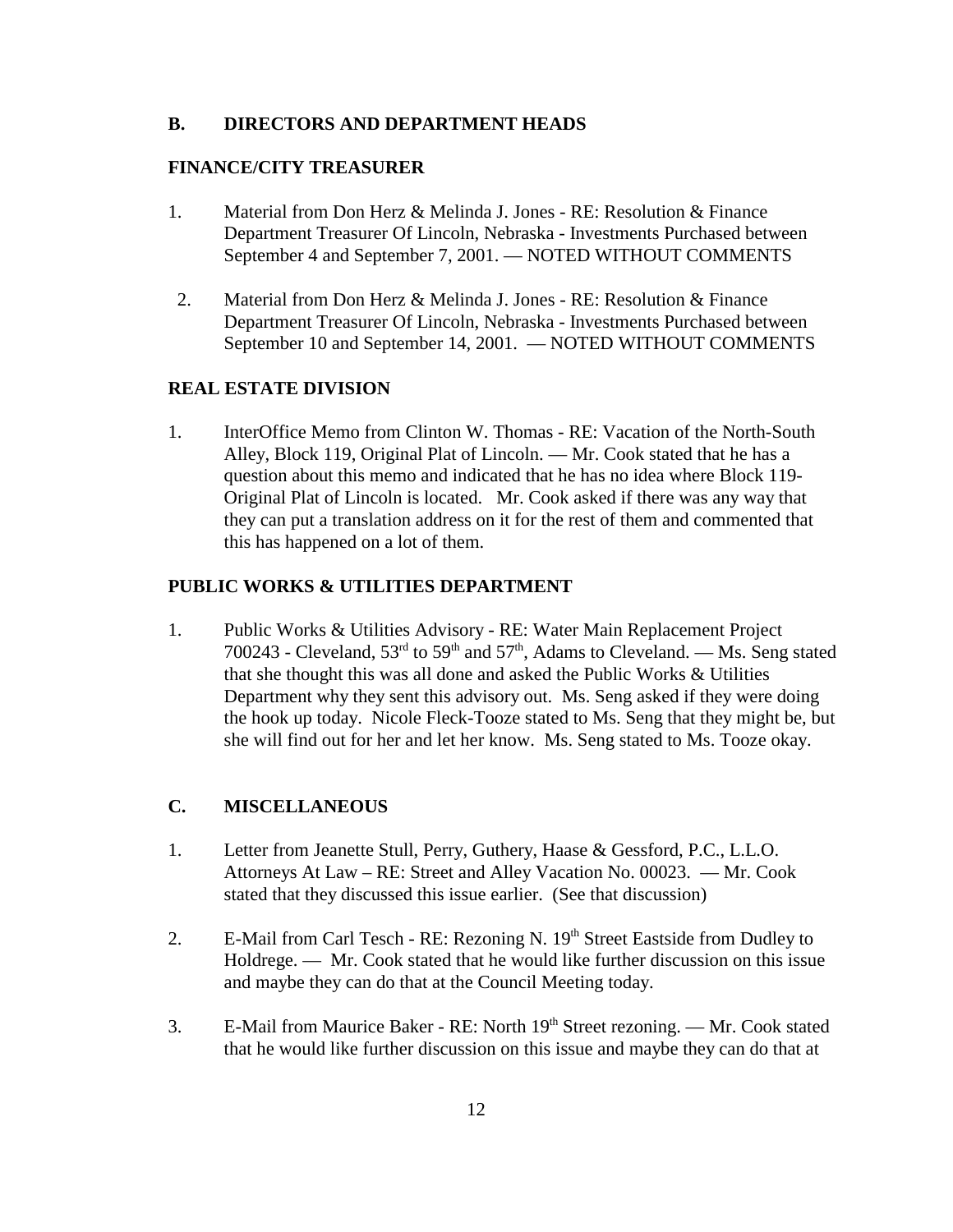the Council Meeting today.

#### **IV. DIRECTORS**

**FINANCE DEPARTMENT -** Don Herz stated to Council that Mr. Cook mentioned the Investment Reports and indicated that on the past week one and the current one and may be even in the following week they did not see to much Investors transaction [inaudible on the rest of Mr. Herz comments to Council].

**PARKS & RECREATION DEPARTMENT - Lynn Johnson stated to Council that he** has some information for them in regards to Item 43 [Special Permit 1873 - Appeal of Sprint Spectrum, L.P., from the Planning Commission denial of Special Permit 1873 for authority to construct a 90' tall wireless communications facility and waiver of the fall zone, on property generally located at 4700 Antelope Creek Road] that is on the Pending list. Mr. Johnson stated to Council that they mailed out 128 notices about three weeks ago on two locations; one is inside of Antelope Park on the east side of 48<sup>th</sup> Street and the other one is the Total Station there. Mr. Johnson indicated to Council that they got 40 returns back on it; 22 were no objections, 10 were opposed to the Total Station, 19 were opposed to the park site and 10 were opposed to both of them. Mr. Johnson stated to Council that they had a meeting with them last Thursday and he thinks their intent is to proceed with the request for the review of the site at 4700 Antelope Creek Road and he thinks that this will be back on Council's Agenda on October  $1<sup>st</sup>$ . City Clerk Joan Ross stated to Council that she also meant to mention this to them and she indicated that the Planning Department has requested it.

Discussion continued with Council and Lynn Johnson. After an extended discussion, Ms. McRoy asked Mr. Johnson if they could have the packet information with the numbers by the time this issue reaches them in October. Mr. Johnson stated to Ms. McRoy okay.

### **V. CITY COUNCIL MEMBERS**

#### **KEN SVOBODA** - **NO COMMENTS**

#### **JON CAMP - NO COMMENTS**

#### **JONATHAN COOK - NO COMMENTS**

#### **GLENN FRIENDT**

Mr. Friendt indicated that there was a memo from Dallas McGee, Urban Development Department in response to one of Mr. Werner's Request For Information (#22) regarding TIF & Financing and stated that he received the memo, but he didn't get the list. Tammy Grammer stated to Mr. Friendt that it was a big report and Mr. McGee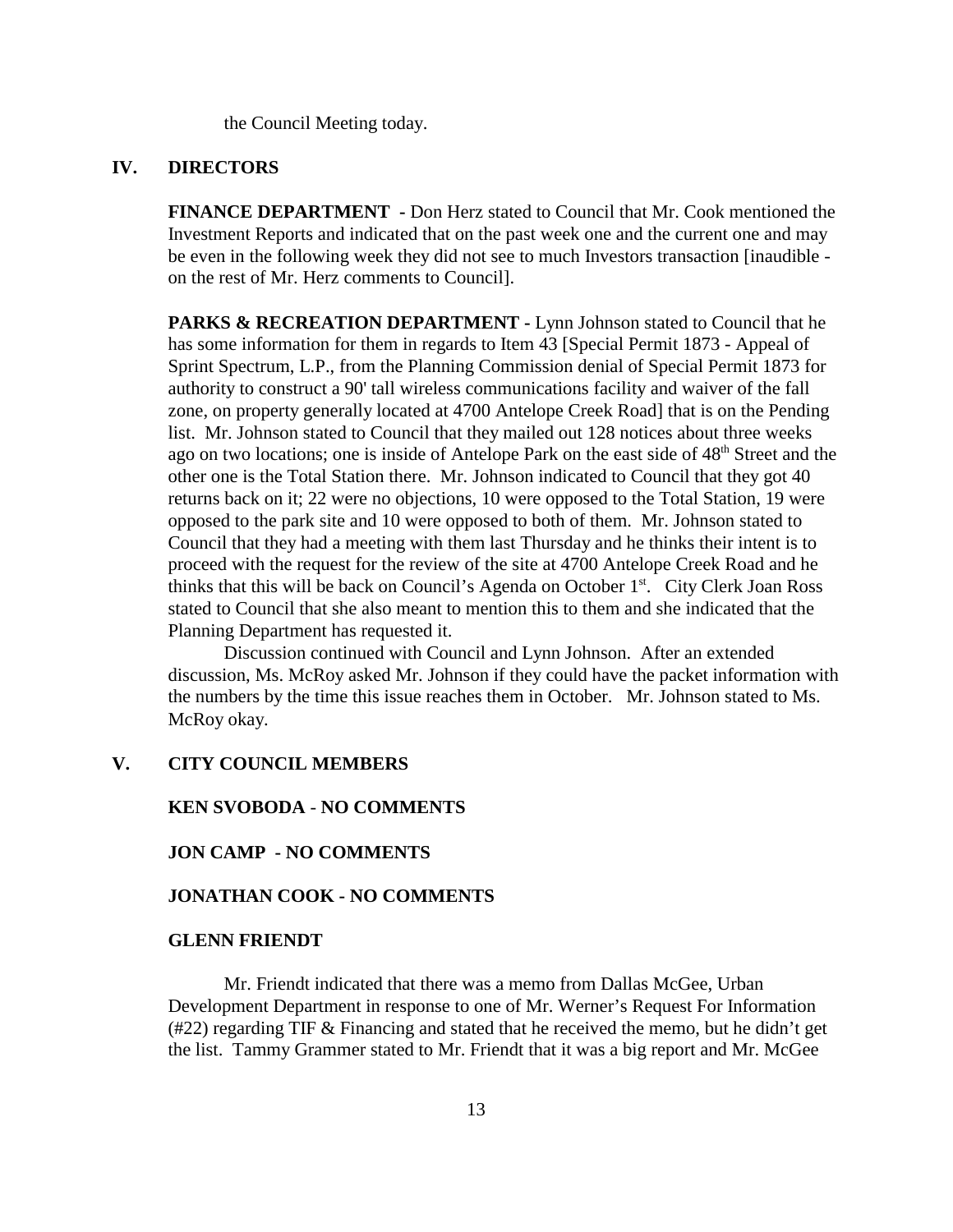only sent them one copy of the Report. Mr. Werner stated to Mr. Friendt that he can show it to him. Mr. Friendt stated to Mr. Werner okay.

#### **COLEEN SENG**

Ms. Seng stated that she has something that is kind of disturbing. Ms. Seng stated that she had a call over the weekend from a resident living west of  $48<sup>th</sup>$  Street & the University Place about a rat problem. Ms. Seng indicated that they have tried all kinds of things and she thinks that they have been dealing with the Health Department on it. Ms. Seng commented that these are the long 15-16 inch rats and they've had babies and they have burrows in their yard. Ms. Seng commented that this story is just dreadful and so she told them to write it up and bring it to her. Ms. Seng stated that the Health Department and the Public Works Department will be getting a Request For Information regarding this problem. Ms. Seng stated that she really thinks the Public Works Department needs to take a look at it and see if they have something with the sewer system. Ms. Seng stated that this problem is one block away from an Elementary School and they also know folks that have burrows in their yard over on Knox. So, she thinks they really have to address this problem rather rapidly and if it is because they have residents there that are not keeping their places very clean than the Health Department has to really crack down on it. Ms. Seng indicated that may be she needs to send this Request For Information to the Building & Safety Department as well. Ms. Seng asked Tammy Grammer to send this letter to the Building & Safety Department as well. Ms. Grammer stated to Ms. Seng okay. Bruce Dart stated to Ms. Seng that he will send somebody out there to take a look at it. Ms. Seng stated that this gentleman has been dealing with this problem for quite some time on his own, but she thinks the City really needs to provide a little assistance.

#### **TERRY WERNER**

Mr. Werner stated to Bruce Dart that he sent through a Request For Information regarding squirrels. Mr. Werner indicated to Mr. Dart that this matter has turned into sort of a neighbor dispute and he was wondering if he would give the one gentleman a call and talk to him about it. Mr. Dart stated to Mr. Werner that he will give the gentleman a call.

#### **ANNETTE McROY - NO COMMENTS**

#### **VI. MEETING ADJOURNED AT 11:57 A.M.**